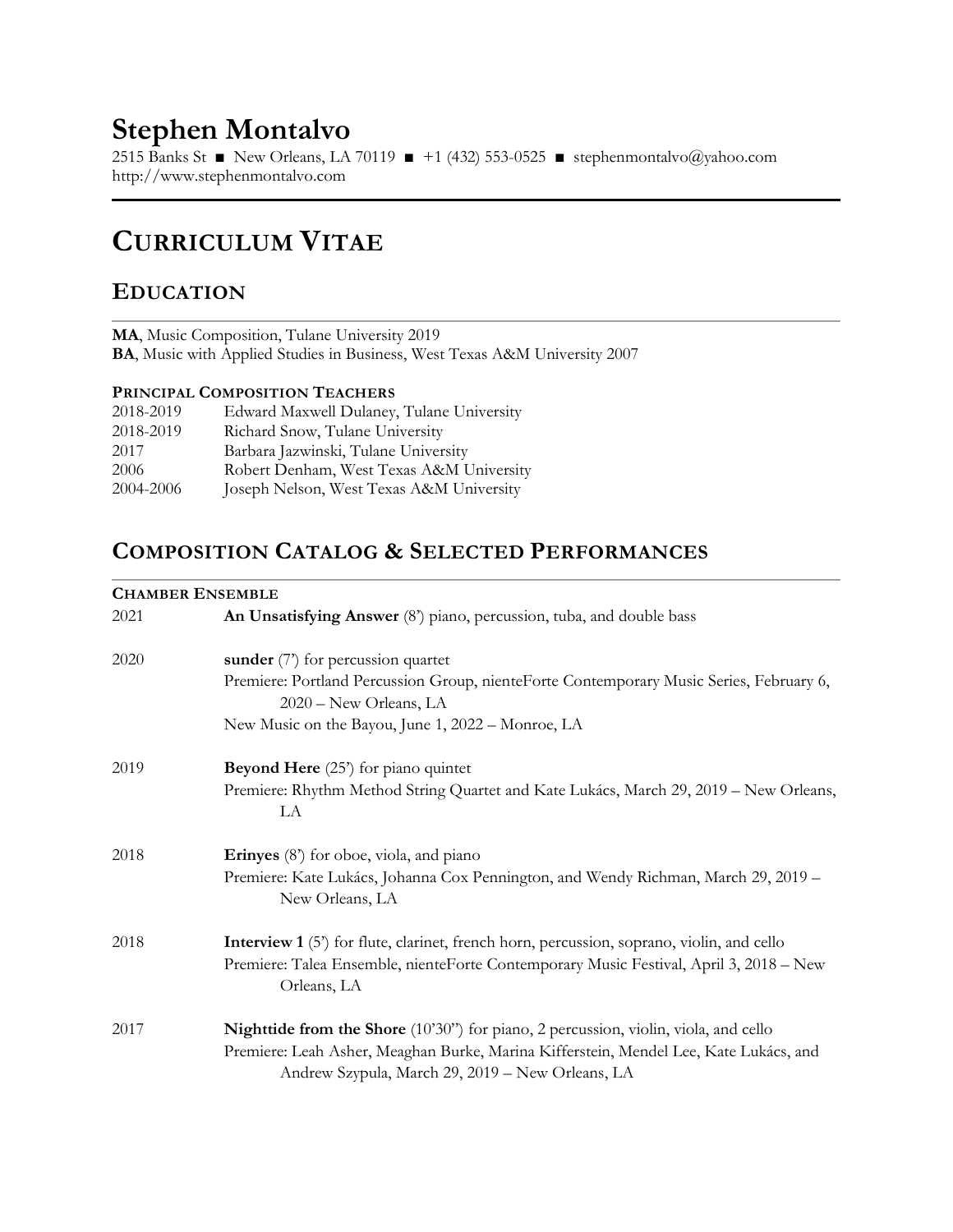| 2016         | A Funky March for a Marionette (4'30")<br>Premiere: Bellaire HS Percussion Ensemble, May 29, 2013 (Bellaire, TX                                                                                                                                                                                                                                                                                                |
|--------------|----------------------------------------------------------------------------------------------------------------------------------------------------------------------------------------------------------------------------------------------------------------------------------------------------------------------------------------------------------------------------------------------------------------|
| 2007         | Quadrance (6'30")<br>Premiere: WTAMU Percussion Ensemble, March 26, 2006 - Canyon, TX<br>WTAMU Percussion Ensemble, April 18, 2010 - Canyon, TX<br>Omaha Percussion Ensemble, Iowa All-State Percussion Festival, September 9, 2012 -<br>Ames, IA                                                                                                                                                              |
| <b>SOLO</b>  |                                                                                                                                                                                                                                                                                                                                                                                                                |
| 2021         | All the Trees of the Field Clapped Their Hands (9'30") for unaccompanied<br>mezzo-soprano<br>Premiere: Megan Ihnen, nienteForte Contemporary Music Series, January 28, 2021 - Virtual<br>Megan Ihnen, Social Distancing Festival, April 16, 2021 - Virtual<br>Premiere (live): Megan Ihnen, New Music on the Bayou, June 5, 2021 - Monroe, LA<br>Jamie Jordan, CAMPground Festival, March 26, 2022 - Tampa, FL |
| 2017         | Innovations 1 (7) for unaccompanied clarinet and electronic effects pedals<br>Premiere: Carlos Cordeiro, nienteForte Contemporary Music Concert Series, May 8, 2018 -<br>New Orleans, LA<br>Geoffrey Miller, Longest Day Music Festival, June 21, 2019 - Cincinnati, OH                                                                                                                                        |
|              | <b>PERFORMER + ELECTRONICS</b>                                                                                                                                                                                                                                                                                                                                                                                 |
| 2018         | in Noise $(8')$ for piano, percussion, and electronics<br>Premiere: Bent Duo, nienteForte Contemporary Music Series, November 28, 2018 - New<br>Orleans, LA<br>New Music on the Bayou, June 6, 2019 – Monroe, LA<br>Bent Duo, New York City Electroacoustic Music Festival, June 21, 2021 - Virtual                                                                                                            |
| 2018         | Let's Say China (6') for Leap Motion Controller and interactive electronics<br>Premiere: Performed by Composer, May 7, 2018 - New Orleans, LA<br>Composer Performed, Electric LA-TEX Electronic & Computer Music Festival, October<br>26, 2018 - New Orleans, LA<br>West Fork New Music Festival, September 28, 2019 - Fairmont, WV                                                                            |
| <b>VIDEO</b> |                                                                                                                                                                                                                                                                                                                                                                                                                |
| 2021         | Music Box Study #6 (SF) $(8'30'')$<br>Premiere: Audiovisual Frontiers, November 20, 2021 - Virtual                                                                                                                                                                                                                                                                                                             |
|              | ELECTROACOUSTIC FIXED MEDIA                                                                                                                                                                                                                                                                                                                                                                                    |
| 2021         | Music Box Study #6 (SF) (8'30") for stereo fixed media<br>NACUSA SoundsNEW 52 in 22, March 15, 2022 - Pound, VA<br>NACUSA SoundsNEW 52 in 22, March 22, 2022 - Gainesville, GA<br>NACUSA SoundsNEW 52 in 22, March 29, 2022 - Gainesville, GA                                                                                                                                                                  |
| 2021         | Music Box Study #5 (SB) (8'30") for stereo fixed media                                                                                                                                                                                                                                                                                                                                                         |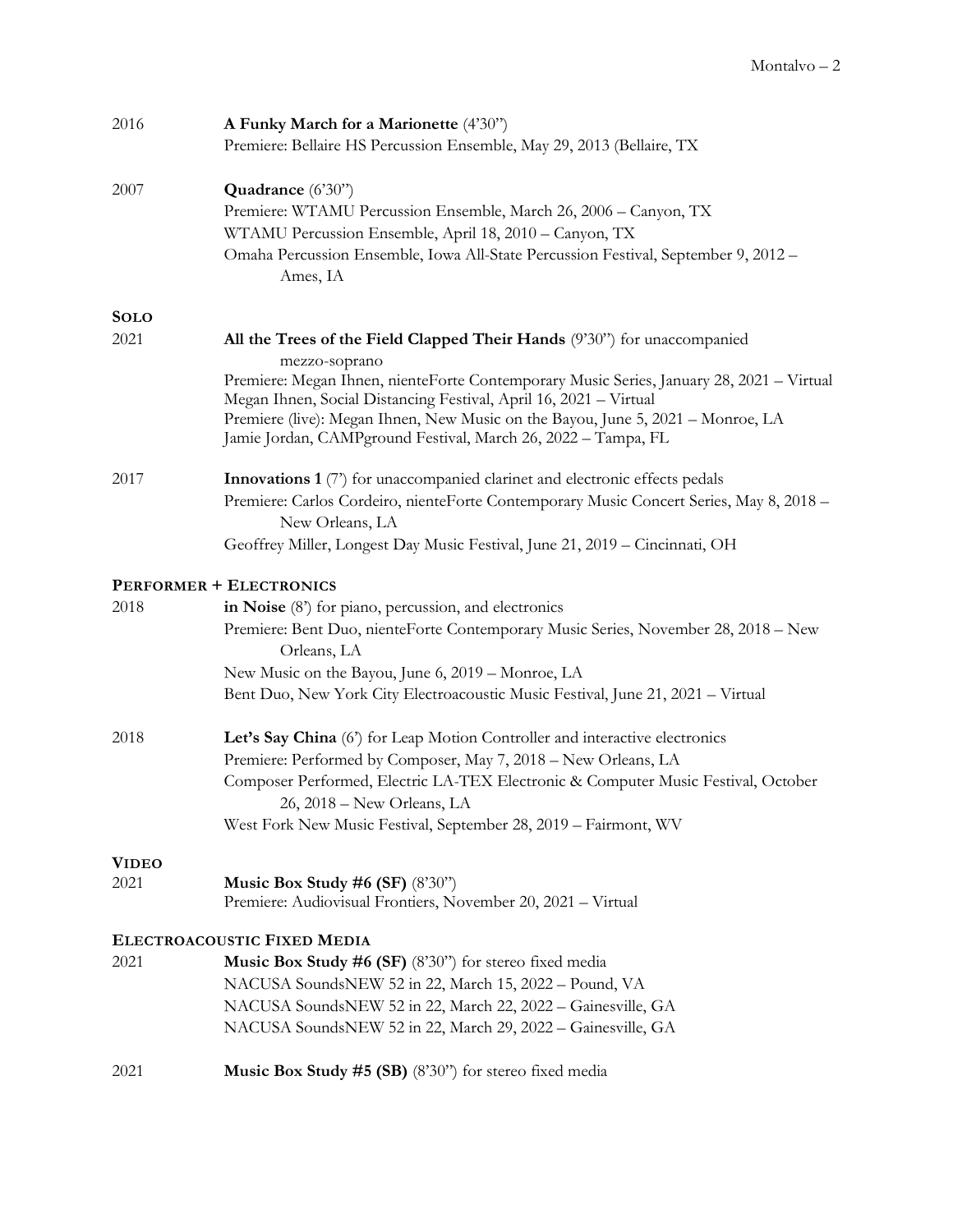| 2021 | <b>Music Box Study #4 (RF)</b> (9) for stereo fixed media                                              |
|------|--------------------------------------------------------------------------------------------------------|
| 2021 | Music Box Study #3 (RB) (9') for stereo fixed media                                                    |
|      | Premiere: UNG Composer Recital and Installation, December 5, 2021 - Dahlonega, GA                      |
|      | NACUSA SoundsNEW 52 in 22, January 1, 2022 - Oakwood, GA                                               |
|      | NACUSA SoundsNEW 52 in 22, January 19, 2022 -Lula, GA                                                  |
|      | NACUSA SoundsNEW 52 in 22, February 8, 2022 - Dawsonville, GA                                          |
|      | NACUSA SoundsNEW 52 in 22, March 15, 2022 - Pound, VA                                                  |
|      | NACUSA SoundsNEW 52 in 22, March 29, 2022 - Gainesville, GA                                            |
|      | NACUSA SoundsNEW 52 in 22, April 5, 2022 - Murrayville, GA                                             |
|      | NACUSA SoundsNEW 52 in 22, April 12, 2022 - Gainesville, GA                                            |
|      | NACUSA SoundsNEW 52 in 22, April 19, 2022 - Dahlonega, GA                                              |
|      | NACUSA SoundsNEW 52 in 22, April 26, 2022 - Cumming, GA                                                |
|      | NACUSA SoundsNEW 52 in 22, May 4, 2022 - Northwood, IA                                                 |
|      | NACUSA SoundsNEW 52 in 22, May 9, 2022 - Las Vegas, NV                                                 |
|      | NACUSA SoundsNEW 52 in 22, May 9, 2022 - Los Angeles, CA                                               |
|      | NACUSA SoundsNEW 52 in 22, May 10, 2022 - Honolulu, HI                                                 |
|      | NACUSA SoundsNEW 52 in 22, May 13, 2022 - Lincoln, RI                                                  |
| 2021 | <b>Music Box Study #2 (JF)</b> (9) for stereo fixed media                                              |
| 2021 | <b>Music Box Study #1 (JB)</b> $(9')$ for stereo fixed media                                           |
| 2019 | <b>Shatter</b> (6 <sup>2</sup> ) for stereo fixed media                                                |
|      | (partial) December 10, 2018 - New Orleans, LA                                                          |
|      | Premiere: Osaka University of Arts Electroacoustic Music Festival, November 24, 2019 -<br>Kanan, Japan |
|      | NACUSA Mid-South Chapter May Tour, May 12, 2020 - Flowery Branch, GA                                   |
|      | NACUSA Mid-South Chapter May Tour, May 13, 2020 - GA                                                   |
|      | NACUSA Mid-South Chapter May Tour, May 18, 2020 - Flowery Branch, GA                                   |
|      | NACUSA Mid-South Chapter May Tour, May 19, 2020 - Lawrenceville, GA                                    |
|      | NACUSA SoundsNEW MAJU Tour, May 8, 2021 - Ripley, NY                                                   |
|      | NACUSA SoundsNEW MAJU Tour, May 9, 2021 - Luna Pier, MI                                                |
|      | NACUSA SoundsNEW MAJU Tour, May 10, 2021 - Hebron, KY                                                  |
|      | NACUSA SoundsNEW MAJU Tour, May 15, 2021 - Helen, GA                                                   |
|      | NACUSA SoundsNEW MAJU Tour, June 20, 2021 - Marietta, GA                                               |
|      | NACUSA SoundsNEW MAJU Tour, June 20, 2021 - Fort Oglethorpe, GA                                        |
|      | NACUSA SoundsNEW Composers Retreat, August 2, 2021 - Pine Mountain, GA                                 |
|      | SoundsNEW National Mall Tour, October 22, 2021 - New Castle, DE                                        |
|      | SoundsNEW National Mall Tour, October 22, 2021 - Pennville, NJ                                         |

#### **ORCHESTRA**

| 2017 | <b>The Pangolin and the Ants</b> $(1'30'')$ 2+1-2-3+1-2; 4-3-3; timp.+1 perc.; strings |
|------|----------------------------------------------------------------------------------------|
|      | Premiere: Tulane University Orchestra, April 27, 2018 – New Orleans, LA                |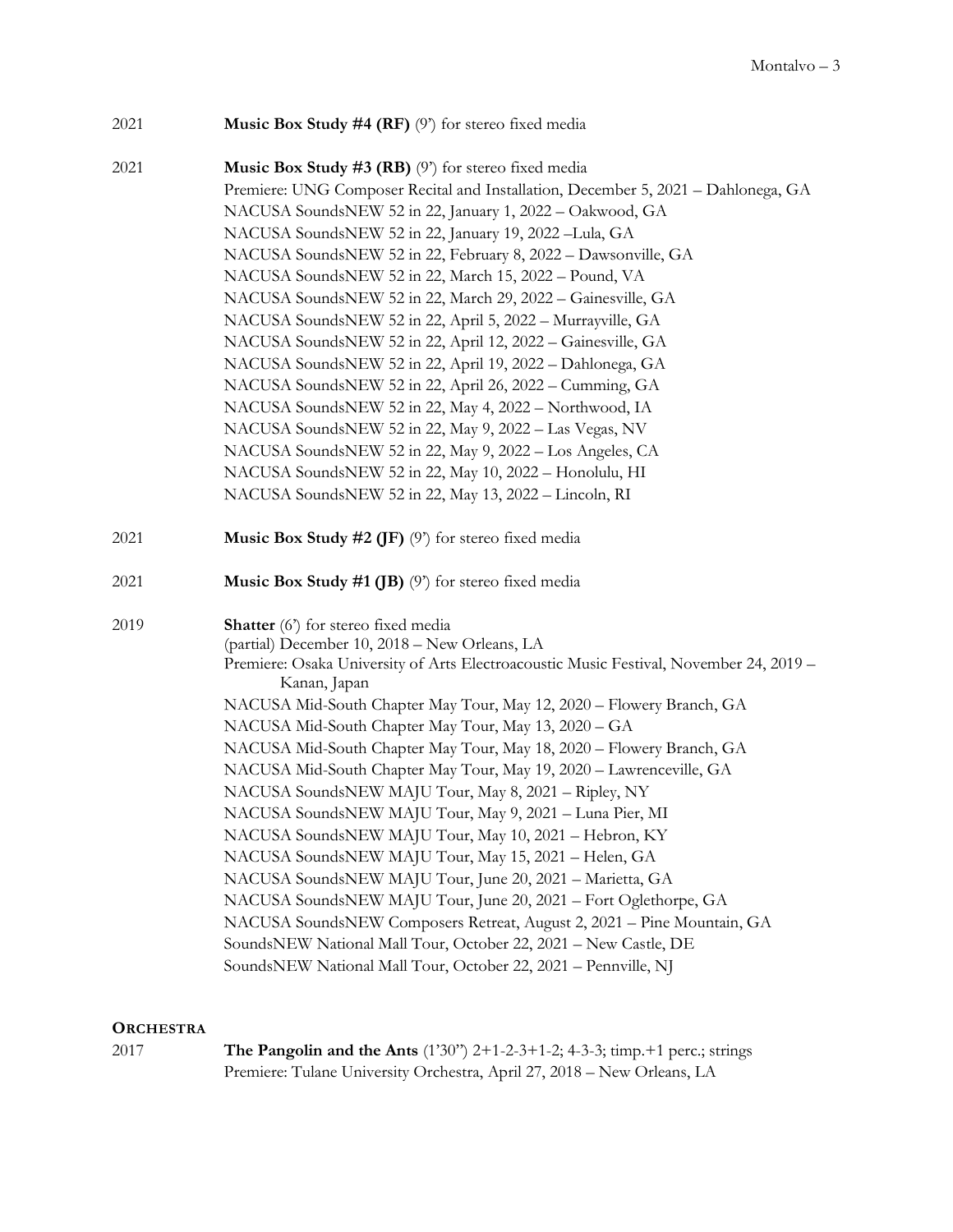| <b>SONGS</b>         |                                                                                                              |
|----------------------|--------------------------------------------------------------------------------------------------------------|
| 2019                 | Le Dormeur du Val (2'30") for clarinet, trumpet, trombone, voice, and rhythm<br>section                      |
|                      | Premiere: Sabertooth Swing, Delta Bound Album Release, Mudlark Theater, March 18, 2022<br>- New Orleans, LA  |
| <b>INSTALLATIONS</b> |                                                                                                              |
| 2021                 | <b>Into the Cosmos</b>                                                                                       |
|                      | LUNA (Light Up NOLA Arts) Fête, Arts Council New Orleans, December 16-19, 2021 -<br>New Orleans, LA          |
| 2021                 | Walk this 'way                                                                                               |
|                      | Supernova, Friends of the Lafitte Greenway, December 9-11, 2021 - New Orleans, LA                            |
| 2021                 | Vivant                                                                                                       |
|                      | Sound Collage, New Orleans Jazz Museum, December 2-4, 2021 - New Orleans, LA                                 |
| 2021                 | How the Light Gets In                                                                                        |
|                      | LUNA Lagniappe, SALON Gallery, Arts Council New Orleans, March 1, 2021-February 6,<br>2022 - New Orleans, LA |
| 2021                 | This Too Shall Pass                                                                                          |
|                      | Krewe Bourbon, Krewe du Vieux, January 30-31, 2021 - New Orleans, LA                                         |
| 2019                 | The Cheap Seats                                                                                              |
|                      | LUNA (Light Up NOLA Arts) Fête, Arts Council New Orleans, December 12-15, 2019 -<br>New Orleans, LA          |
| 2019                 | Selected Readings for Speaker and Tam                                                                        |
|                      | Tulane University, May 6-7, 2019 - New Orleans, LA                                                           |
| 2019                 | Chess in the Piazza                                                                                          |
|                      | Oedipus MAX, Virtual Krewe of Vaporwave, February 23, 2019 - New Orleans, LA                                 |
| 2018                 | <b>Playable City</b>                                                                                         |
|                      | LUNA (Light Up NOLA Arts) Fête, Arts Council New Orleans, December 6-9, 20 - (New<br>Orleans, LA)            |

### AWARDS

| 2021 | Fellow, The Hambidge Center for Creative Arts & Sciences, Rabun Gap, GA                 |
|------|-----------------------------------------------------------------------------------------|
| 2019 | Trublood Award                                                                          |
| 2019 | Philip Slates Memorial Composition Contest, Southeastern Composers League, second place |
| 2018 | Maynard Klein Award                                                                     |
| 2018 | Philip Slates Memorial Composition Contest, Southeastern Composers League, second place |
| 2018 | Tulane University Summer Merit Fellowship Award                                         |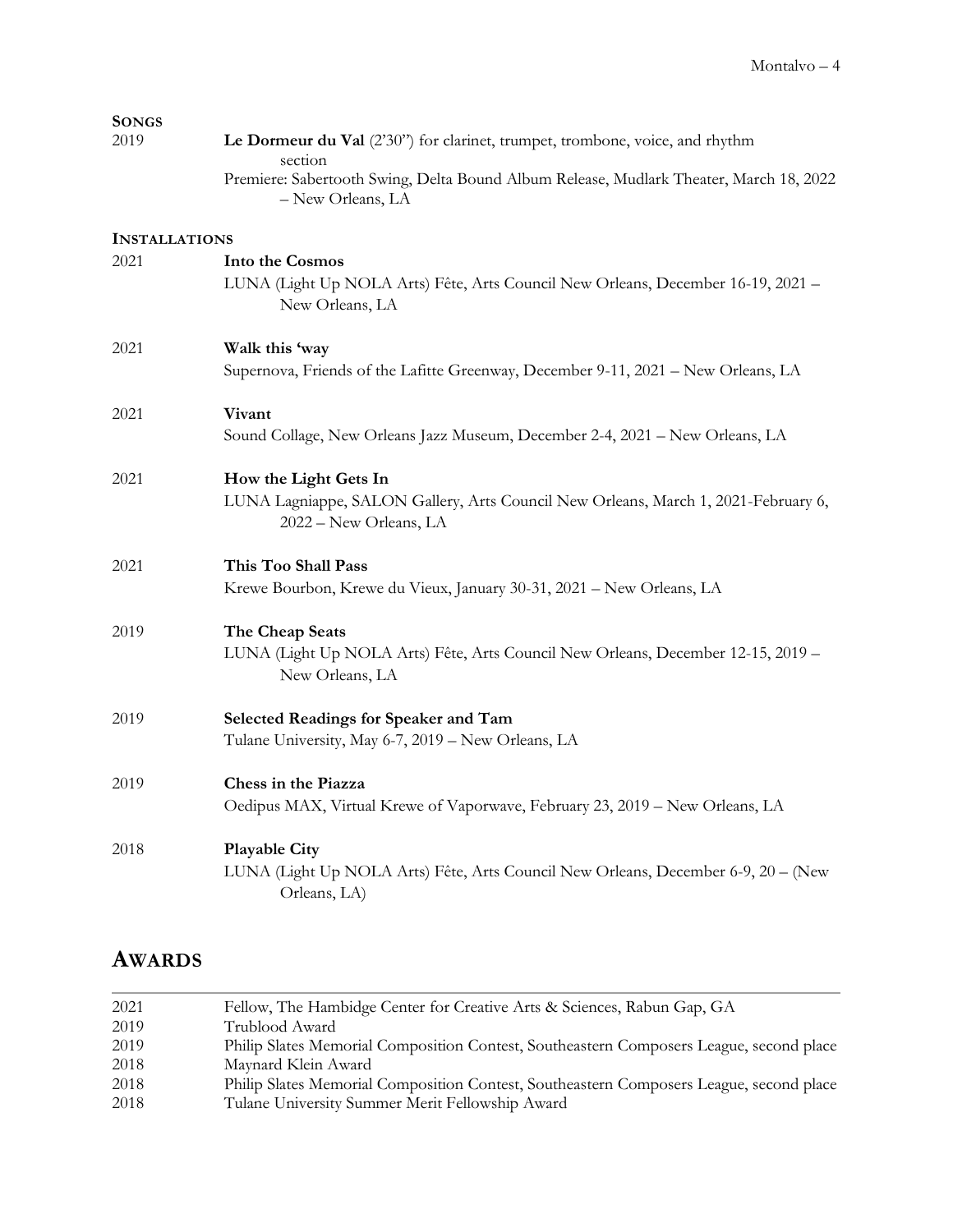## JURIED PERFORMANCES OF COMPOSITIONS

| 2022 | Sunder, New Music on the Bayou, June 1 – Monroe, LA                                                                          |
|------|------------------------------------------------------------------------------------------------------------------------------|
| 2022 | All the Trees in the Field Clapped Their Hands, Jamie Jordan, CAMPground Festival, March<br>$26 - Tampa, FL$                 |
| 2021 | in Noise, Bent Duo, New York City Electroacoustic Music Festival, June 21 – Virtual                                          |
| 2021 | All the Trees in the Field Clapped Their Hands, Premiere (live): Megan Ihnen, New Music<br>on the Bayou, June 5 – Monroe, LA |
| 2021 | All the Trees in the Field Clapped Their Hands, Megan Ihnen, Social Distancing Festival,<br>April 16 - Virtual               |
| 2019 | West Fork New Music Festival, September 28, - Fairmont, WV                                                                   |
| 2019 | in Noise, New Music on the Bayou, June 6 – Monroe, LA                                                                        |
| 2018 | Let's Say China, Electric LA-TEX Electronic & Computer Music Festival, October 26 -<br>New Orleans, LA                       |

### **COMMISSIONS**

| <b>PAID</b> |                                                                                               |
|-------------|-----------------------------------------------------------------------------------------------|
| 2022        | Louisiana Music Teachers Association Commission: Untitled work for trumpet and<br>electronics |
| 2019        | Sabertooth Swing: Le Dormeur du Val (2019)                                                    |
|             |                                                                                               |

### BY PERFORMERS PROVIDING IN-KIND SERVICES (PERFORMANCE/RECORDING)

| 2021 | Krewe Bourbon, Krewe du Vieux: This Too Shall Pass (2021) |
|------|-----------------------------------------------------------|
| 2020 | The Winnfield Quartet: An Unsatisfying Answer (2021)      |
| 2018 | Virtual Krewe of Vaporwave: Chess in the Piazza (2019)    |

### **GRANTS**

| 2022 | Platforms Fund Research and Development Grant (Shatter), Antenna                      |
|------|---------------------------------------------------------------------------------------|
| 2022 | Platforms Fund Research and Development Grant (Canopies), Antenna                     |
| 2022 | Louisiana Cultural Equity Arts Grant (Vivant), New Orleans Jazz & Heritage Foundation |
| 2022 | Media Documentation + Creation Grant (Bayou Sonata), New Orleans Jazz & Heritage      |
|      | Foundation                                                                            |
| 2018 | New Orleans Hash House Harriers Red Dress Run Grant                                   |
| 2017 | Tulane University Center for Engaged Learning and Teaching Grant                      |

# PUBLICATIONS/DISCOGRAPHY

#### **COMPOSITION**

| 2022 | <b>The Consequence of Removal</b> for percussion quartet, Ox and Lamb Publications |
|------|------------------------------------------------------------------------------------|
|      | *pending                                                                           |
| 2021 | A Funky March for a Marionette for percussion ensemble, Ox and Lamb Publications,  |
|      | 2021 (previously published by The Percussion Studio, 2017)                         |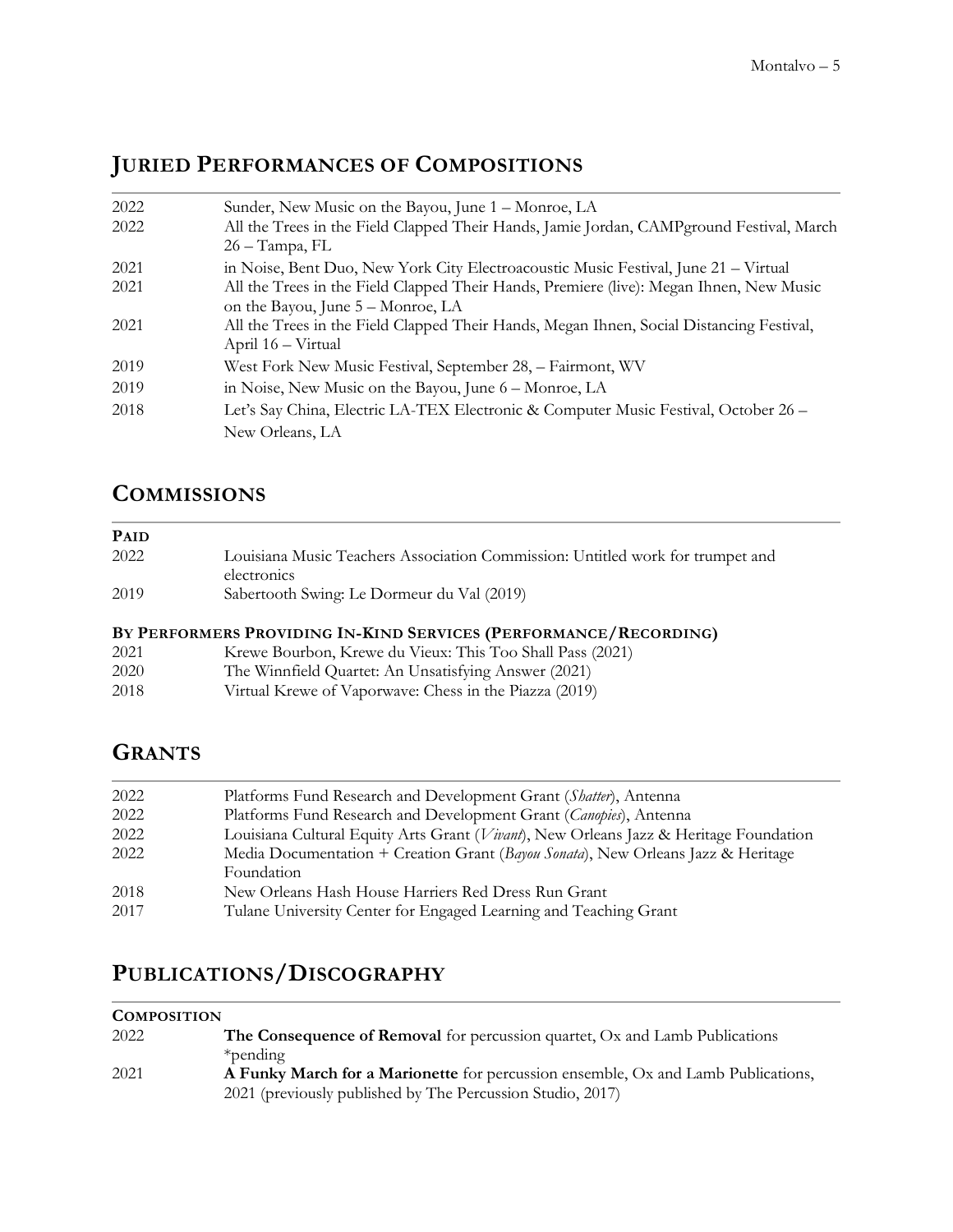2007 Quadrance for percussion quartet, Honeyrock Music Publishing

#### **DISCOGRAPHY**

2022 Delta Bound Composition: Le Dormeur du Val. Commissioned by Sabertooth Swing. Label: Fairground Records

### **TEACHING**

| 2020-2022<br>Independent Contractor, Tulane University Marching Band<br>2017-2019<br>Instructor, MUSC-1000, Fundamentals of Music Theory |  |
|------------------------------------------------------------------------------------------------------------------------------------------|--|
|                                                                                                                                          |  |
|                                                                                                                                          |  |
| RIVERDALE HIGH SCHOOL, Jefferson, LA                                                                                                     |  |
| 2013-2017<br>Band Director, Concert Band, Marching Band, Jazz Band, Pep Band, Percussion Ensemble,                                       |  |
| Fine Arts Survey, and International Baccalaureate Music                                                                                  |  |
| <b>BELLAIRE HIGH SCHOOL, Bellaire, TX</b>                                                                                                |  |
| 2010-2013<br>Associate Band Director, Concert Band, Marching Band, Percussion Ensemble, Music                                            |  |
| Theory                                                                                                                                   |  |
| 2009-2010<br>Hourly Lecturer, Concert Band, Marching Band, Percussion Ensemble                                                           |  |

#### FREELANCE INSTRUCTOR

2002-2008 Led small ensemble, and assisted with large ensemble rehearsals at client schools and taught private lessons

### ARTS ADMINISTRATION

TULANE UNIVERSITY, New Orleans, LA

From 2021 Music Science & Technology Administrative Technician

LOUIS MOREAU INSTITUTE FOR NEW MUSIC PERFORMANCE, New Orleans, LA

From 2019 Executive Director

NIENTEFORTE CONTEMPORARY MUSIC, New Orleans, LA

From 2019 Operations and Outreach Director 2018-2019 Intern

PERCUSSIVE ARTS SOCIETY Lawton, OK, Indianapolis, IN 2007 Intern

### CONCERT & FESTIVAL PRODUCTION

#### NIENTEFORTE CONTEMPORARY MUSIC, NEW ORLEANS, LA

- 2022 Ji Weon Ryu, April 18-19
- 2022 Ensemble Linea, April 5-7
- 2022 MIATp, March 17-18
- 2022 Lang/Rainwater Project, January 31-Febraury 1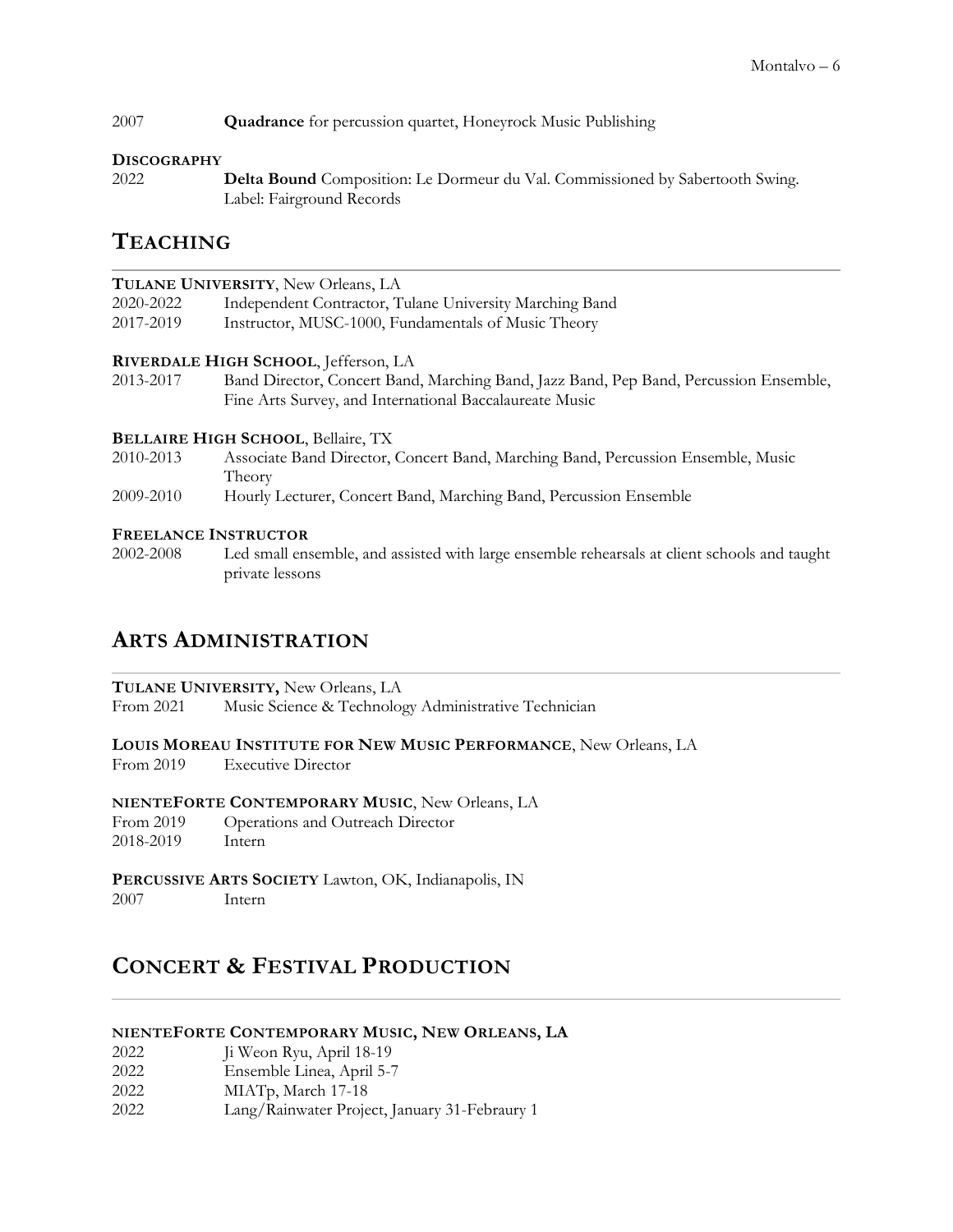- 2021 Ensemble Linea, April 29 (Virtual)
- 2021 Carlos Cordeiro, March 25 (Virtual)
- 2021 Roberta Michel, February 25 (Virtual)
- 2021 Megan Ihnen, January 28 (Virtual)
- 2020 yes::no duo, May 18-22 (canceled due to COVID-19)
- 2020 Duo Crema, February 11-13
- 2020 Portland Percussion Group, February 4-6
- 2019 Byrne:Kozar:Duo, October 15-17
- 2019 Promenade Sauvage, April 16-18 (Canceled due to performer illness)
- 2019 Andy Kozar, April 4-5
- 2019 Rhythm Method String Quartet, March 27-29
- 2018 Bent Duo, November 26-28

#### LOUIS MOREAU INSTITUTE FOR NEW MUSIC PERFORMANCE, NEW ORLEANS, LA

- 2022 Catch!, March 13<br>2022 Echoes & Outloc
- Echoes & Outlooks, March 9
- 2020 Contemporary Masters & Promising Voices, March 12
- 2020 Eight Songs for a Mad King, March 9

#### OTHER EVENTS CURATED/PRODUCED

2018 **Electric LA-TEX** Electronic & Computer Music Festival, October 26-27, New Orleans, LA

## PRESENTATIONS/LECTURES

| 2021 | New Music on the Bayou, Flash Presentation, June 1, Monroe, LA. Discussion on process<br>and techniques used in <i>sunder</i> (invited by festival organizers).                                                                                              |
|------|--------------------------------------------------------------------------------------------------------------------------------------------------------------------------------------------------------------------------------------------------------------|
| 2022 | Tulane University Guest Lecture, May 2, New Orleans, LA. Discussed personal<br>compositional style and aesthetic and presented an overview of representative works for<br>students in MUSC-1000, Fundamentals of Music Theory (invited by Kate Lukacs).      |
| 2022 | Louisiana State University Guest Lecture, March 28, Baton Rouge, LA. Discussed<br>personal compositional style and aesthetic and presented an overview of representative<br>works for composition students (invited by Mara Gibson).                         |
| 2022 | <b>CAMPGround Festival</b> Composer Presentation, March 25, Tampa FL. Discussion on<br>process and techniques used in <i>All the Trees of the Field Clapped Their Hands</i> (invited by festival<br>organizers),                                             |
| 2021 | New Music on the Bayou, Flash Presentation, June 4, Monroe, LA. Discussion on process<br>and techniques used in All the Trees of the Field Clapped Their Hands (invited by festival<br>organizers).                                                          |
| 2019 | Tulane University Guest Lecture, December 4, New Orleans, LA. Discussed personal<br>compositional style and aesthetic and presented an overview of representative works for<br>students in MUSC-1000, Fundamentals of Music Theory (invited by Kate Lukacs). |
| 2019 | New Music on the Bayou, Flash Presentation, June 7, Monroe, LA. Discussion on process<br>and techniques used in in Noise (invited by festival organizers).                                                                                                   |